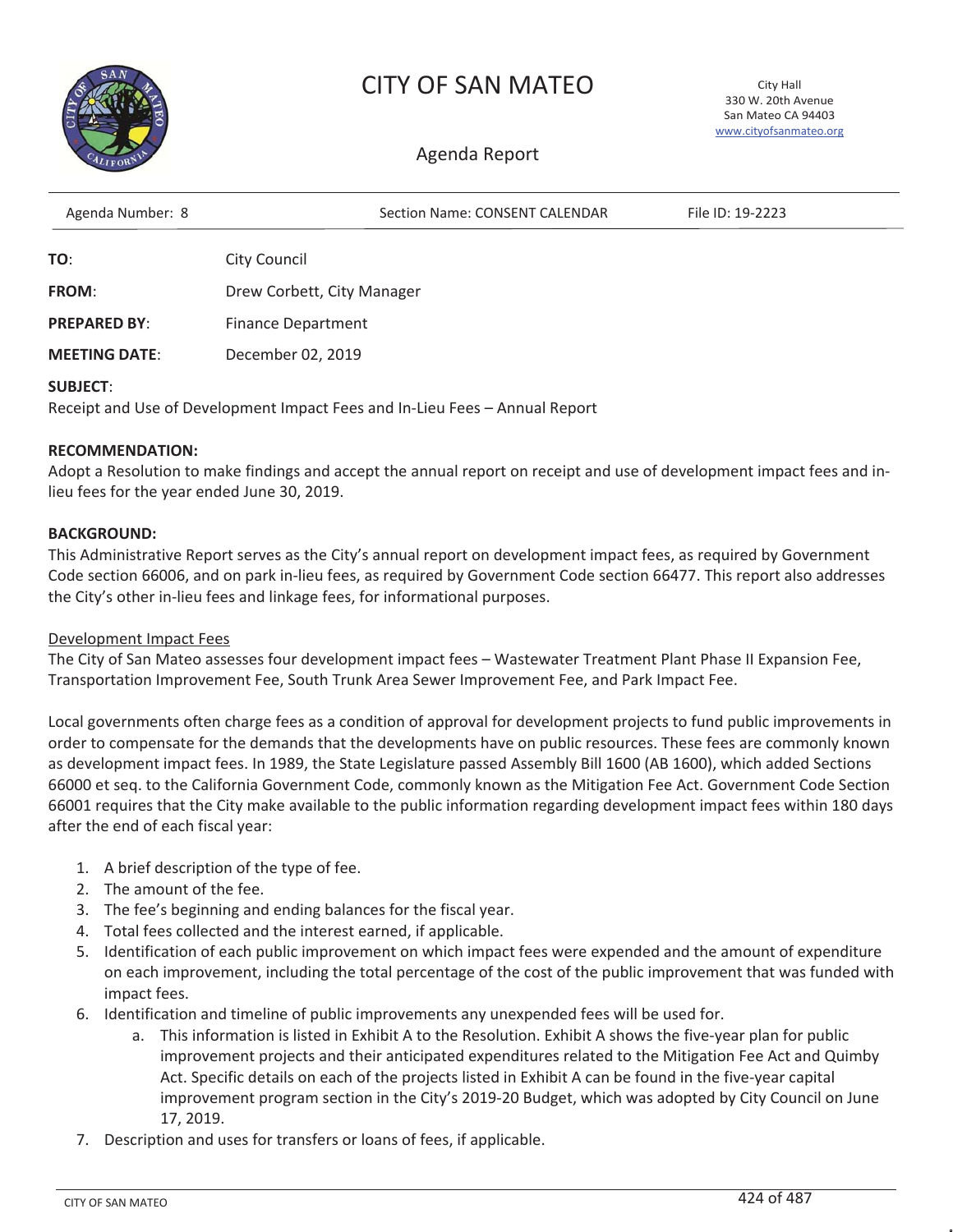Further, the Mitigation Fee Act requires that findings describing the continuing need for impact fees be made every five years specifying the intended use of any unexpended impact fees, regardless of whether the fees are committed or uncommitted. If findings are not presented as scheduled, the City may be subjected to go through a refunding procedure. The City is opting to make such findings every year.

#### In-Lieu Fees

In-lieu fees are fees that are collected by the City instead of requiring developers to provide or construct specified improvements or amenities with their projects. The City of San Mateo assesses five in-lieu fees – Parking In-Lieu Fee, Art in Public Places Fee, Tree Replacement Fee, Below Market Rate Housing Fee, and Park In-Lieu Fee.

Park In-Lieu Fees are assessed pursuant to the Quimby Act under Government Code Section 66477. The other in-lieu fees do not have statutory reporting requirements, but are included in this report for informational purposes. Under the Quimby Act, local governments may require the dedication of land for parks or the payment of fees in-lieu of land dedication as a condition of subdivision map approval. While park in-lieu fees are exempt from the reporting requirements included in the Mitigation Fee Act, these fees have separate Quimby Act reporting requirements. Specifically,

- 1. The City must develop a schedule specifying the use of land or fees to develop park or recreational facilities to serve the residents of the subdivision.
- 2. Any Quimby fees collected must be committed within five years after the payment of the fees or the issuance of building permits on one-half of the lots created by the subdivision, whichever occurs later.
- 3. If not committed, the fees shall be distributed and paid to the record owners of the subdivision in the same proportion that the size of the lot bears to the total area of lots within the subdivision (Gov. Code section 66477(a)(6)).

#### Linkage Fees

Linkage fees are exactions for social needs indirectly related to development projects. The City of San Mateo assesses two linkage fees – Child Care Development Fee and Affordable Housing Commercial Linkage Fee. While these are linkage fees, they are included in this report with reporting requirements under the Mitigation Fee Act for informational purposes and to make sure that information is available in the event that a court rules in the future that linkage fees are subject to the reporting requirements of the Mitigation Fee Act.

This report complies with requirements of the Mitigation Fee Act and the Quimby Act outlined above.

#### **Analysis**

#### **Development Impact Fees**

#### Wastewater Treatment Plant Phase II Expansion Fee

In April 2005, construction began to increase capacity of the wastewater treatment plant, and construction was substantially completed in the spring of 2009. Funds from the Sewer Enterprise Fund were used to pay for the expansion project. Under a Joint Powers Agreement (JPA), the treatment plant is partially owned by the Estero Municipal Improvement District (City of Foster City). Based on San Mateo's share of the treatment plant, and based on the total projected cost attributable to development based on the 2005 expansion study, the amount that is to be recovered through development fees is \$3.52 million in total.

The Wastewater Treatment Plant Phase II Expansion Fee is imposed on all development that results in a change of use and that adds more sewage to the City's sewage treatment system. The fee took effect on July 1, 2006, and will continue to be charged until \$3.52 million is collected. Funds collected are transferred annually to the fund balance of the Sewer Enterprise Fund as a repayment to the Fund for the expansion cost. As shown in the 2018-19 Comprehensive Fee Schedule, the fee is \$2.34 per gallon of average daily flow, which is determined by reference to site sewer study or engineering standards.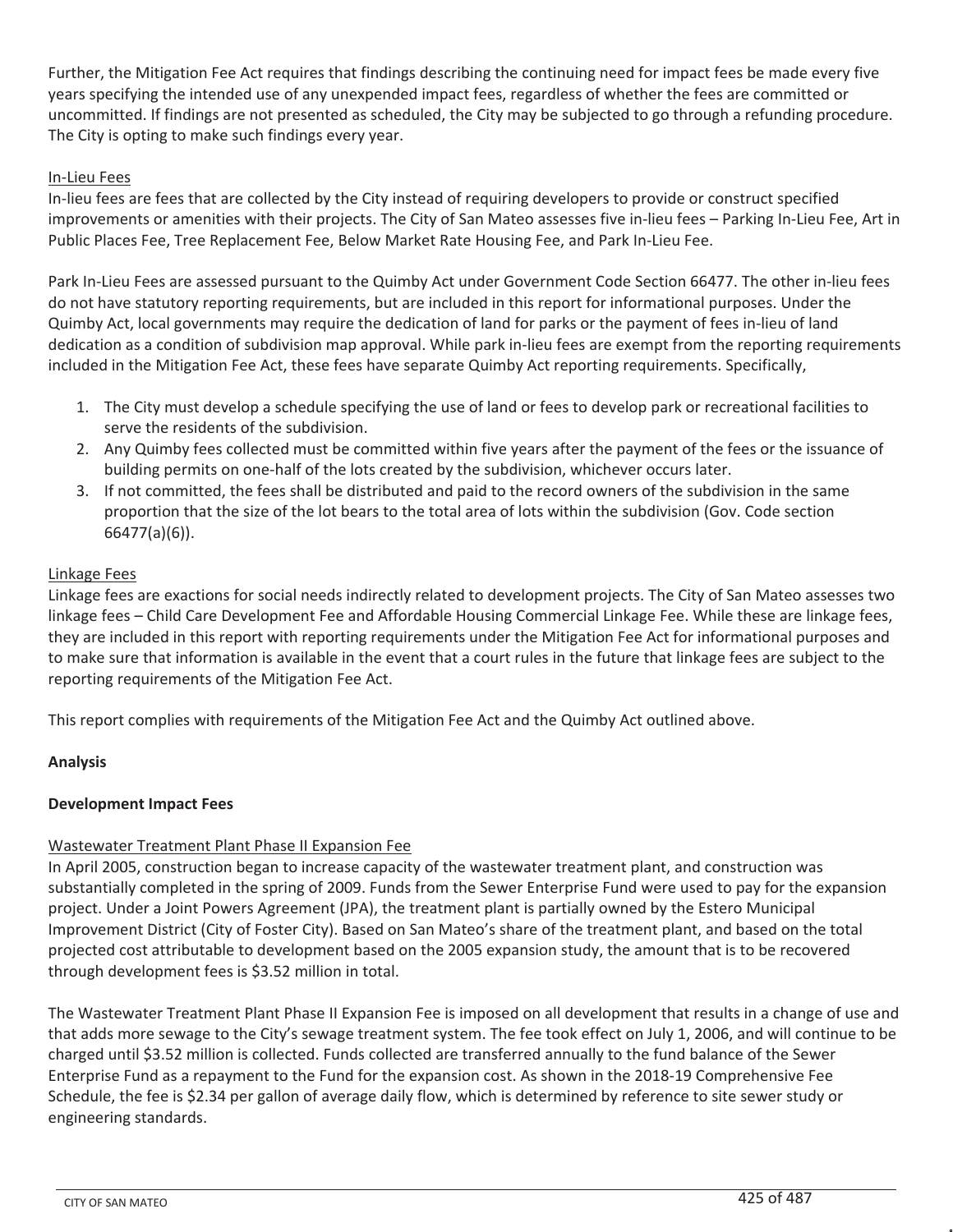#### The following table shows collections in 2018-19, as well as collections to date.

| <b>Wastewater Treatment Plant Expansion Impact Fee</b> | 2018-19               |
|--------------------------------------------------------|-----------------------|
| <b>Beginning Balance</b>                               | \$                    |
| Developer Fees                                         | \$<br>256,453         |
| Interest Income / (Expense)                            | \$                    |
| Transfer to Sewer Enterprise Fund                      | \$<br>(256, 453)      |
| <b>Ending Balance</b>                                  | \$                    |
|                                                        |                       |
|                                                        | <b>Collections to</b> |
|                                                        | Date                  |
| Total Developer Fees Collected as of 2017-18           | \$<br>2,331,842       |
| <b>Total Developer Fees Needed</b>                     | \$<br>3,520,000       |
| % Collected                                            | 66%                   |

#### Transportation Improvement Fee

San Mateo Municipal Code Chapter 27.13 establishes a transportation improvement fee for new development to fund City-wide traffic improvements to mitigate the cumulative impacts of new development and to accommodate future development. The fee is charged as shown in the 2018-19 Comprehensive Fee Schedule:

| Residential               |                                                         |                                        |                    |
|---------------------------|---------------------------------------------------------|----------------------------------------|--------------------|
|                           | Single-family<br>$\bullet$<br>Multi-family<br>$\bullet$ | Per dwelling unit<br>Per dwelling unit | \$4,239<br>\$2,602 |
| Commercial and Industrial |                                                         |                                        |                    |
|                           | Retail<br>$\bullet$                                     | Per 1,000 sq. ft.                      | \$7,282            |
|                           | Office<br>$\bullet$                                     | Per 1,000 sq. ft.                      | \$3,891            |
|                           | Industrial<br>$\bullet$                                 | Per 1,000 sq. ft.                      | \$2,535            |

The following table shows activities in 2018-19.

| <b>Transportation Improvement Fee</b> |   | 2018-19     |
|---------------------------------------|---|-------------|
| <b>Beginning Balance</b>              | Ś | 2,884,798   |
| Developer Fees                        | Ś | 1,083,162   |
| Interest Income / (Expense)           | ς | 126,040     |
| Expenditures                          | Ś | (1,059,911) |
| <b>Ending Balance</b>                 | Ś | 3,034,089   |

| 2018-19                                       |    |                       |    |                         |            |
|-----------------------------------------------|----|-----------------------|----|-------------------------|------------|
| <b>Transportation Improvement Fee</b>         |    | <b>Total Expended</b> |    | <b>Impact Fees Used</b> | % of Total |
| <b>Project Expenditures:</b>                  |    |                       |    |                         |            |
| 460035 Signalization-Delaware/16th/Sunnybrae  | \$ | 8,386                 | \$ | 8,386                   | 100%       |
| 460037 El Camino at Hwy 92 Landscape Improv   | S  | 38,855                | \$ | 38,855                  | 100%       |
| 460049 Poplar/Humboldt Signal Modify-Lt Turn  | \$ | 5,864                 | \$ | 5,864                   | 100%       |
| 462202 Rail Corridor Grade Separation         | Ś  | 6,066,424             | \$ | 714,554                 | 12%        |
| 462204 Hillsdale Station Relocation Plan      | Ś  | 2,091                 | \$ | (37, 127)               | $-1776%$   |
| 462225 El Camino at Hwy 92 Interchange Improv | \$ | 11,053                | \$ | (19, 393)               | $-175%$    |
| 465149 Bikeway Master Plan                    | ς  | 112,450               | Ś  | 108,467                 | 96%        |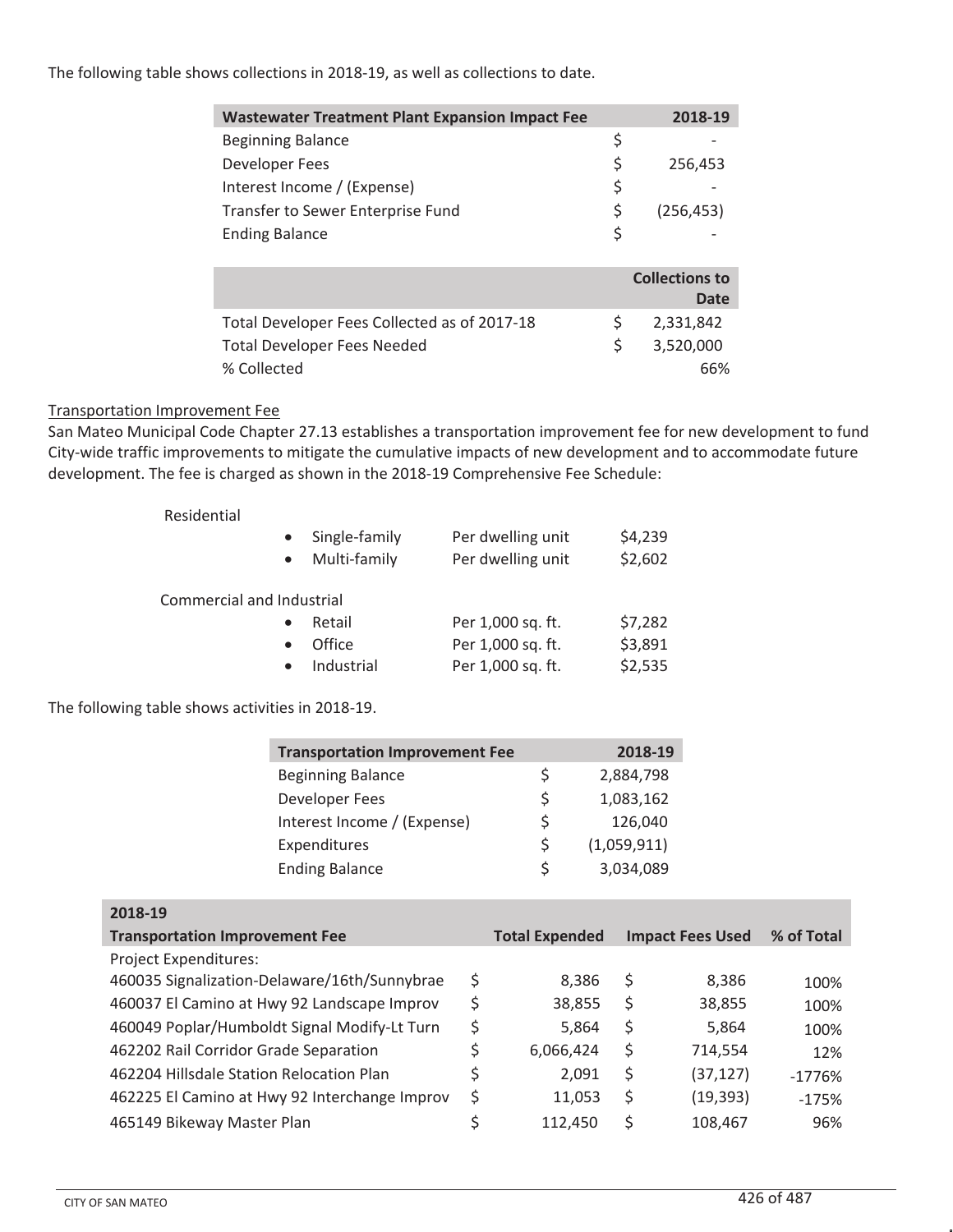| 466600 Citywide Traffic Calming | 240.304 S    | 240.304   | 100% |
|---------------------------------|--------------|-----------|------|
| Total Expenditures:             | 6.485.427 \$ | 1,059,911 | 16%  |

The total ending balance as of the end of fiscal year 2018-19 was \$3,034,089. The Hillsdale Station Relocation Plan project and the El Camino at Highway 92 Interchange Improvements project had negative amounts of impact fees used, which were due to grant funding received in 2018-19 that were used to pay back the impact fees expended in 2017-18. The fund balance and continued collection of the Transportation Improvement Fee will be utilized to fund the project(s) listed in Exhibit A to the Resolution.

#### South Trunk Area Sewer Improvement Fee

San Mateo Municipal Code Chapter 3.54 establishes a development impact fee for the South Trunk area sewer improvements. The fee is imposed on all development and redevelopment served by the South Trunk line and became effective on March 1, 2008. The fee is charged as shown in the 2018-19 Comprehensive Fee Schedule:

| Single-family dwelling           | Per dwelling unit | \$4,887 |
|----------------------------------|-------------------|---------|
| Multi-family dwelling, 1 bedroom | Per dwelling unit | \$2,443 |
| Multi-family dwelling, 2 bedroom | Per dwelling unit | \$3,665 |
| Multi-family dwelling, 3 bedroom | Per dwelling unit | \$4,887 |
| Hotels or motels                 | Per room          | \$2,443 |
| Non-residential                  | Per fixture unit  | \$244   |

The following table shows activities in 2018-19.

|                            | South Trunk Area Sewer Improvement Fee        |                       | 2018-19                 |            |
|----------------------------|-----------------------------------------------|-----------------------|-------------------------|------------|
|                            | <b>Beginning Balance</b>                      |                       | \$<br>3,002,638         |            |
|                            | Developer Fees                                |                       | \$<br>320,255           |            |
|                            | Interest Income / (Expense)                   |                       | \$<br>67,573            |            |
|                            | Expenditures                                  |                       | \$<br>(111,059)         |            |
|                            | <b>Ending Balance</b>                         |                       | \$<br>3,279,407         |            |
|                            |                                               |                       |                         |            |
| 2018-19                    |                                               |                       |                         |            |
|                            | <b>South Trunk Area Sewer Improvement Fee</b> | <b>Total Expended</b> | <b>Impact Fees Used</b> | % of Total |
| Project Expenditures:      | 46S003 Basins 2&3 Collection System           |                       |                         |            |
| Improvements               |                                               | \$<br>7,892,078 \$    | 111,059                 | 1%         |
| <b>Total Expenditures:</b> |                                               |                       |                         |            |

The total ending balance as of the end of fiscal year 2018-19 was \$3,279,407. The fund balance and continued collection of the South Trunk Area Sewer Impact Fee will be utilized to fund the project(s) listed in Exhibit A to the Resolution.

#### Park Impact Fee

Under San Mateo Municipal Code Chapter 13.05, a park impact fee is imposed on the construction of new residential units to accommodate the increased demand on park and recreation facilities. The fee is charged as shown in the 2018-19 Comprehensive Fee Schedule:

| Per residential unit type: |                   |
|----------------------------|-------------------|
| Single family              | \$26,117 per unit |
| Multi-family 2-4 units     | \$21,974 per unit |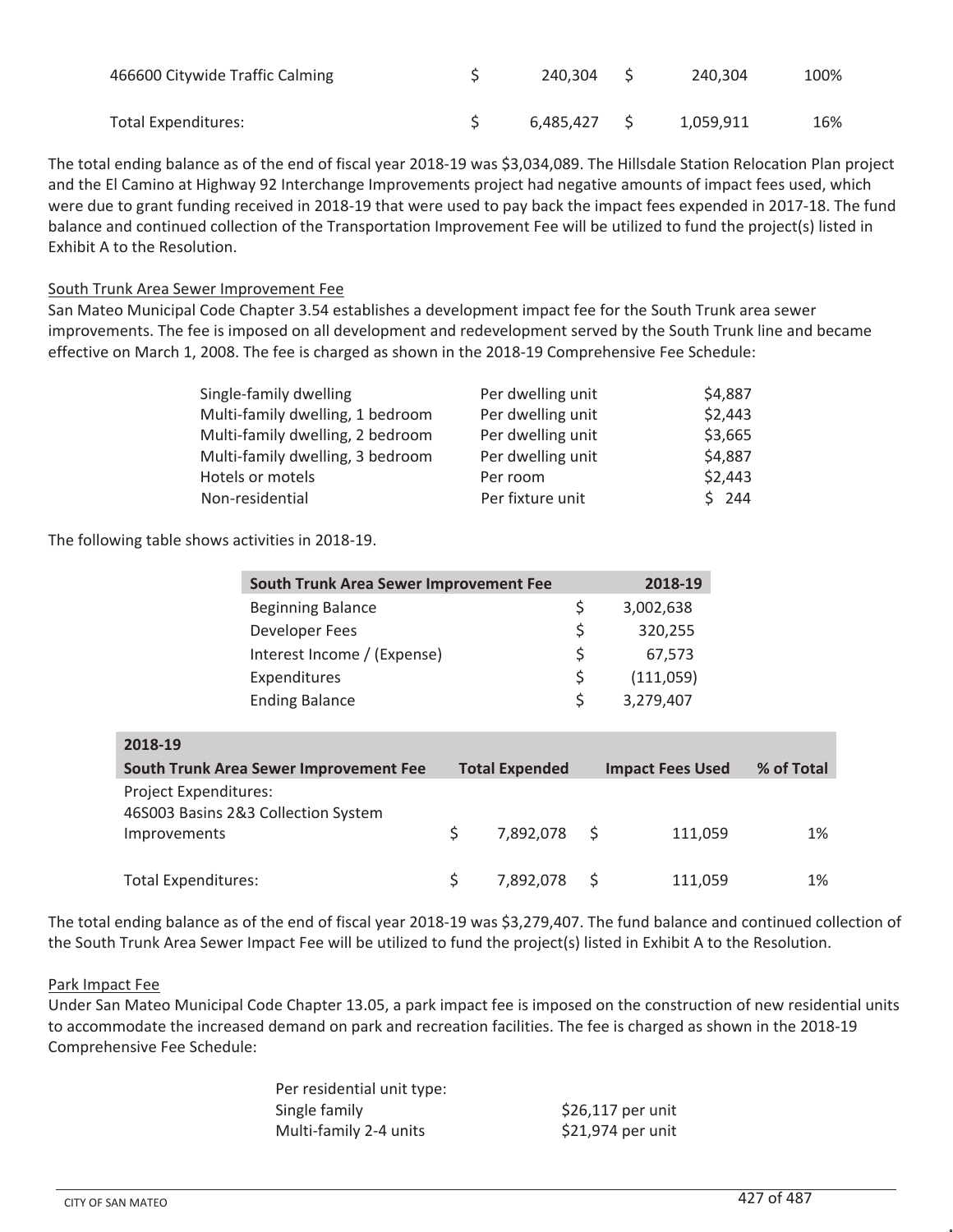| Multi-family 5+ units | \$17,832 per unit |
|-----------------------|-------------------|
| Mobile homes          | \$18,012 per unit |

The following table shows activities in 2018-19.

| <b>Park Impact Fee</b>      |    | 2018-19   |
|-----------------------------|----|-----------|
| <b>Beginning Balance</b>    |    | 1,624,985 |
| Developer Fees              | Ś  |           |
| Interest Income / (Expense) | Ś  | 51,426    |
| Expenditures                | \$ |           |
| <b>Ending Balance</b>       | S  | 1,676,411 |

No fees were collected or expended in 2018-19, and the total ending balance as of the end of the fiscal year was \$1,676,411. The fund balance and continued collection of the Park Impact Fee will be utilized to fund the project(s) listed in Exhibit A to the Resolution.

The Council is asked to make the following findings regarding development impact fees collected but not expended – these findings are detailed in the proposed resolution:

- 1. Development impact fees are collected to mitigate direct and indirect impacts from development.
- 2. These funds are expended in a timely manner to fund continued improvements to public facilities related to the increased demand on the facilities resulting from development.
- 3. There is a reasonable relationship between these impact fees and their purpose.
- 4. These impact fees continue to be required to fund applicable improvements, and as such, these fees will continue to be collected for utilization solely for their intended purpose.

#### **In-Lieu Fees**

#### Parking In-Lieu Fee

San Mateo Municipal Code Chapter 11.62 establishes a parking in-lieu fee for new development to fund for additional parking in downtown San Mateo. Applicants for planning approval within the Central Parking Improvement District may pay a fee in lieu of providing required parking on the property site in accordance with Title 27 of the municipal code. As shown in the 2018-19 Comprehensive Fee Schedule, the fee is \$25,672 per space.

The following table shows activities in 2018-19.

| <b>Parking In-Lieu Fee</b>  |    | 2018-19   |
|-----------------------------|----|-----------|
| <b>Beginning Balance</b>    | S  | 6,272,960 |
| Developer Fees              | Ś  |           |
| Interest Income / (Expense) | Ś. | 135,250   |
| Expenditures                | Ś  |           |
| <b>Ending Balance</b>       | S  | 6,408,210 |

No fees were collected or expended in 2018-19, and the total ending balance as of the end of the fiscal year was \$6,408,210. During the fiscal year, a budget commitment was made to fund a parking garage project in the downtown redevelopment site, called the Downtown Redevelopment Site Parking Garage project, in the amount of \$5,000,000. The fund balance and continued collection of the Parking In-Lieu Fee will be utilized to fund the project(s) listed in Exhibit A to the Resolution.

#### Art in Public Places Fee

San Mateo Municipal Code Chapter 23.60 establishes a fee on developers in lieu of placing approved artwork at the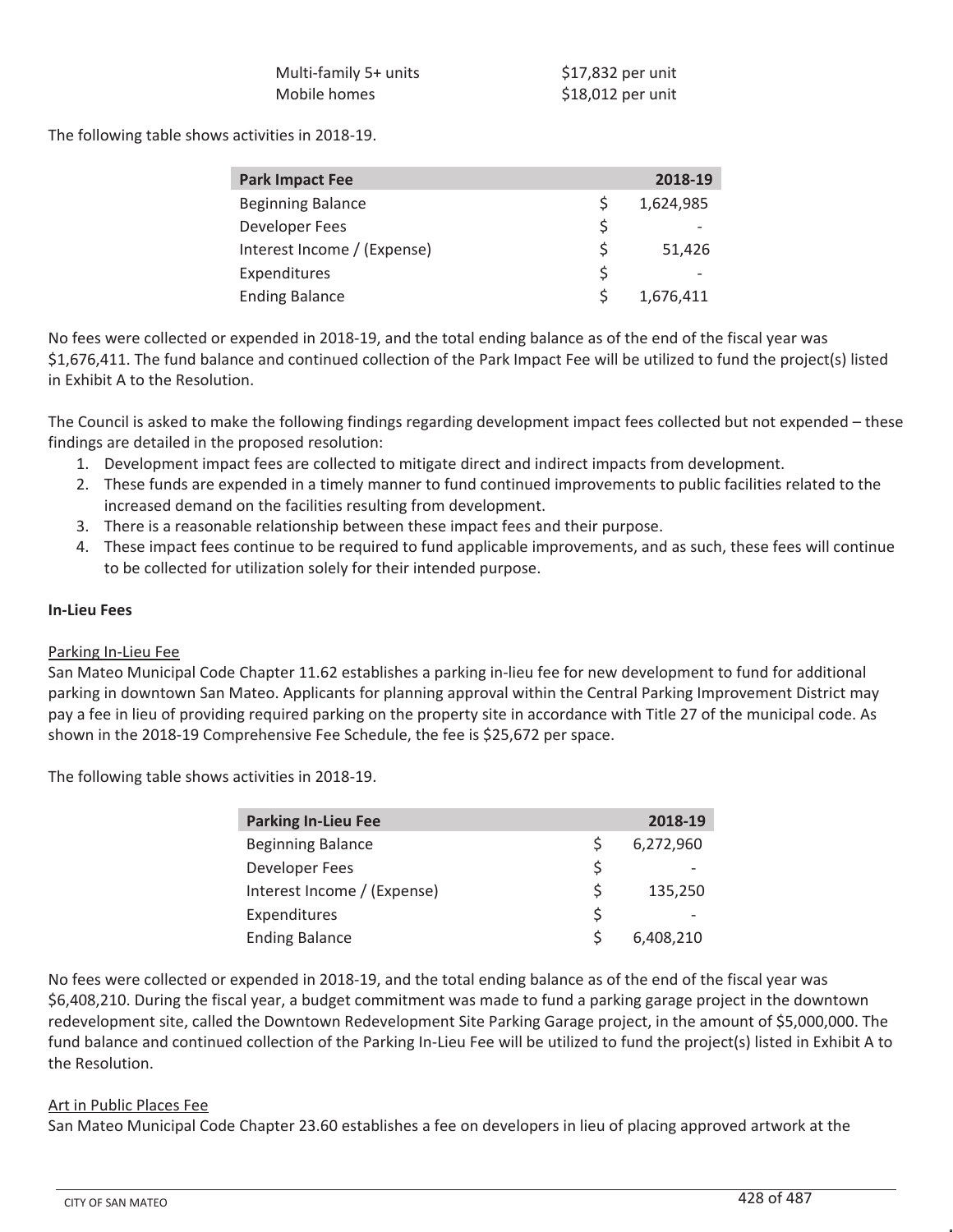development sites to balance the community's physical growth and revitalization with its cultural and artistic resources. The fee is applicable to commercial and multi-family residential projects exceeding three million dollars in building permit valuation, which is computed using the latest building valuation data as set forth by the International Conference of Building Officials (ICBO) unless, in the opinion of the Building Official, a different valuation measure should be used. As shown in the 2018-19 Comprehensive Fee Schedule, the fee is charged 0.5% of total building valuation.

The following table shows activities in 2018-19.

| <b>Art in Public Places Fee</b> |   | 2018-19   |
|---------------------------------|---|-----------|
| <b>Beginning Balance</b>        | S | 249,627   |
| Developer Fees                  | S |           |
| Interest Income / (Expense)     |   | 5,139     |
| Expenditures                    | S | (42, 689) |
| <b>Ending Balance</b>           | S | 212,077   |

| ZU10-19                                              |                       |                          |            |
|------------------------------------------------------|-----------------------|--------------------------|------------|
| <b>Art in Public Places Fee</b>                      | <b>Total Expended</b> | <b>In-Lieu Fees Used</b> | % of Total |
| Project Expenditures:<br>310330 Art in Public Places | 42.689 S              | 42.689                   | 100%       |
| <b>Total Expenditures:</b>                           | 42.689 S              | 42,689                   | 100%       |

The total ending balance as of the end of fiscal year 2018-19 was \$212,077. The fund balance and continued collection of the Art in Public Places Fee will be utilized to fund the Art in Public Places project.

#### Tree Replacement Fee

**2018-19**

San Mateo Municipal Code Chapter 27.71 establishes a fee on all development requiring approval of a planning application, except for single-family dwelling design review applications, for the removal of existing trees on development sites. The fee is imposed if the trees to be removed are not made up with replacement trees on-site. As shown in the 2018- 19 Comprehensive Fee Schedule, the fee is charged \$321 per landscape unit, which is a unit of measurement that indicates the value of each tree that is to be removed relative to the tree that is to be replaced.

Under San Mateo Municipal Code Chapter 13.35, the City may also impose a fee on any person or entity for removing trees that encroach on City street. The fee is imposed if the tree to be removed is not replanted with a like tree satisfying City requirements. The fee is to be used by the City for plantings on public land. As shown in the 2018-19 Comprehensive Fee Schedule, the tree replacement cost is \$425 per tree.

The following table shows activities in 2018-19.

|                             | <b>Tree Replacement Fee</b> |                       | 2018-19                  |
|-----------------------------|-----------------------------|-----------------------|--------------------------|
|                             | <b>Beginning Balance</b>    |                       | \$<br>539,889            |
|                             | Developer Fees              |                       | \$<br>149,356            |
|                             | Interest Income / (Expense) |                       | \$<br>11,462             |
|                             | Expenditures                |                       | \$<br>(135, 218)         |
|                             | <b>Ending Balance</b>       |                       | \$<br>565,489            |
|                             |                             |                       |                          |
| 2018-19                     |                             |                       |                          |
| <b>Tree Replacement Fee</b> |                             | <b>Total Expended</b> | <b>In-Lieu Fees Used</b> |
|                             |                             |                       |                          |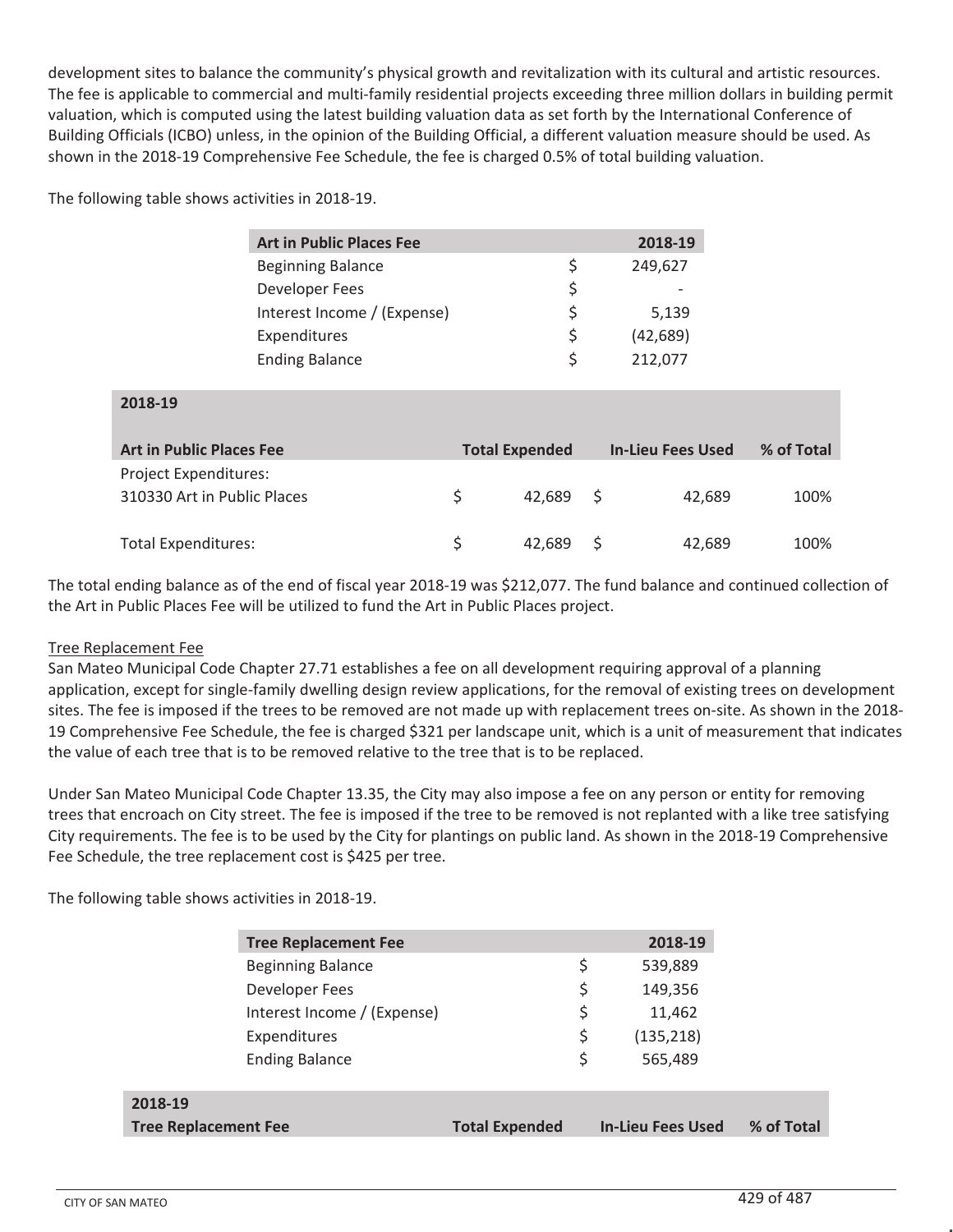| Project Expenditures:                 |           |         |     |
|---------------------------------------|-----------|---------|-----|
| 610008 Tree Planting - Parks Division | 135.946 S | 135.218 | 99% |
|                                       |           |         |     |
| Total Expenditures:                   | 135.946 S | 135.218 | 99% |

The total ending balance as of the end of fiscal year 2018-19 was \$565,489. The fund balance and continued collection of the Tree Replacement Fee will be utilized to fund the project(s) listed in Exhibit A to the Resolution.

#### Below Market Rate Housing Fee

The Below Market Rate Housing Fee, which became effective January 1, 2010 pursuant to City Council Resolution No. 121 (2008), is collected from developers in lieu of constructing affordable housing units onsite as required under the City's Below Market Rate program. The fee applies to developments that contain fewer than 10 residential units, and to fractional unit requirements of less than .5 for developments that contain 11 or more units. The fee is charged as shown in the 2018-19 Comprehensive Fee Schedule:

|    | A. Fractional required units for projects  | .1 housing unit | \$15,120  |
|----|--------------------------------------------|-----------------|-----------|
|    | consisting of 11 or more residential units | .2 housing unit | \$30,240  |
|    |                                            | .3 housing unit | \$45,360  |
|    |                                            | .4 housing unit | \$60,480  |
| В. | Requirement for projects consisting of 5   | 5 unit project  | \$75,600  |
|    | to 10 residential units                    | 6 unit project  | \$90,720  |
|    |                                            | 7 unit project  | \$105,840 |
|    |                                            | 8 unit project  | \$120,960 |
|    |                                            | 9 unit project  | \$136,080 |
|    |                                            | 10 unit project | \$151,200 |
|    |                                            |                 |           |

The following table shows activities in 2018-19.

| <b>Below Market Rate Housing Fee</b> |    | 2018-19 |
|--------------------------------------|----|---------|
| <b>Beginning Balance</b>             | Ś  | 253,820 |
| Developer Fees                       | \$ |         |
| Interest Income / (Expense)          | Ś  |         |
| Expenditures                         | \$ |         |
| <b>Ending Balance</b>                | Ś  | 253,820 |

No fees were collected or expended in 2018-19, and the total ending balance as of the end of the fiscal year was \$253,820. A public improvement project is not currently identified in the five-year plan. The Below Market Rate Housing Fee will continue to be collected to build its fund balance, and potential housing related projects will be identified as the fund balance reaches to an appropriate level.

#### Park In-Lieu Fee

San Mateo Municipal Code Chapter 26.64 establishes a park in-lieu fee on subdivisions in residential planning application projects. Pursuant to the authority of the Subdivision Map Act, and in conformity with the parks and recreation element of the General Plan, the fee is imposed as a condition of final approval of a subdivision or parcel map for park and recreation facilities to serve the subdivision. The fee is charged as shown in the 2018-19 Comprehensive Fee Schedule:

| \$26,117 per unit |
|-------------------|
| \$21,974 per unit |
| \$17,832 per unit |
|                   |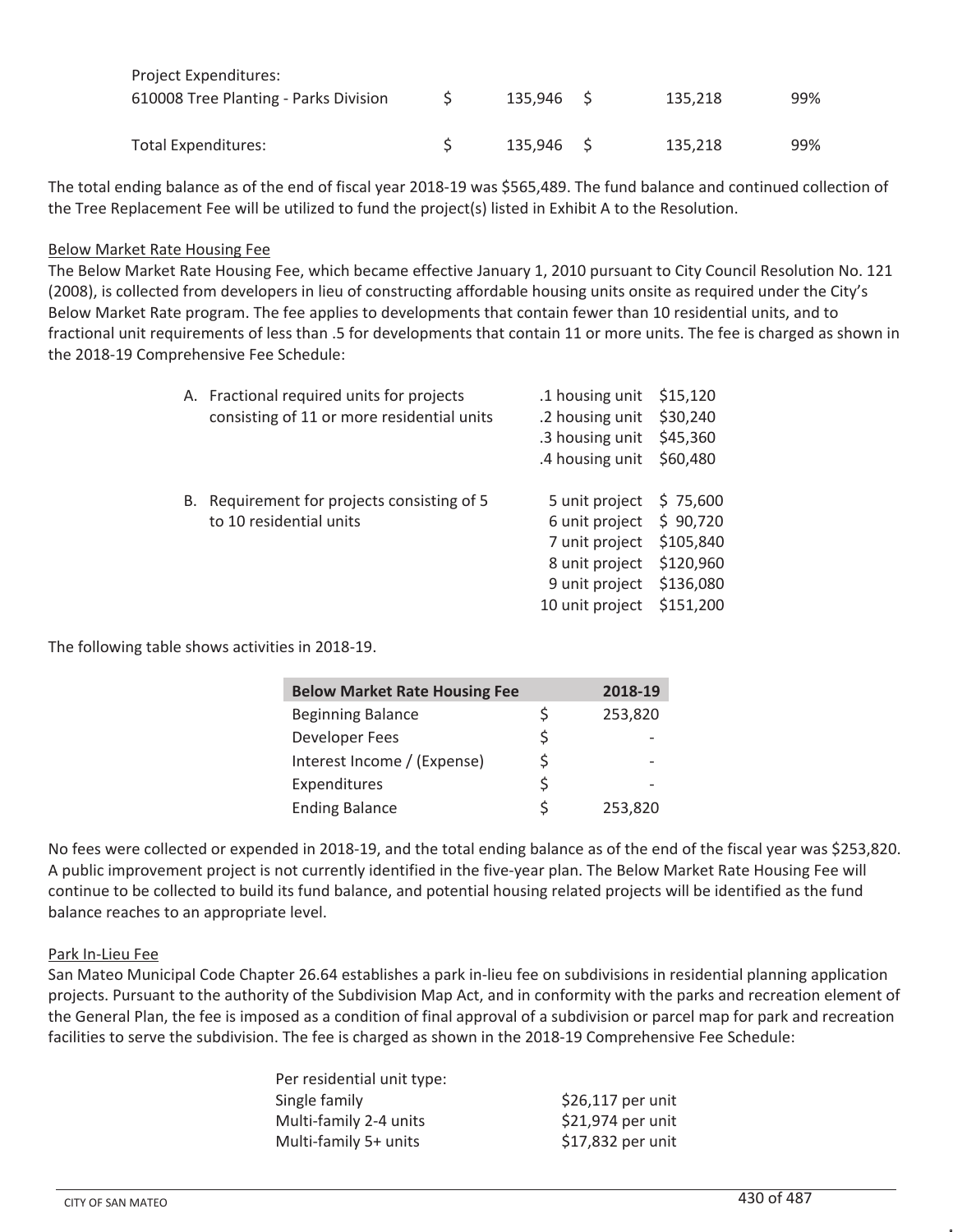#### The following table shows activities in 2018-19.

| <b>Park In-Lieu Fee</b>     |   | 2018-19    |
|-----------------------------|---|------------|
| <b>Beginning Balance</b>    | Ś | 5,743,244  |
| Developer Fees              | Ś | 1,228,655  |
| Interest Income / (Expense) | Ś | 200,933    |
| Expenditures                | Ś | (622, 677) |
| <b>Ending Balance</b>       | Ś | 6,550,156  |

#### **2018-19**

| <b>Park In-Lieu Fee</b>                         | <b>Total Expended</b> |    | <b>In-Lieu Fees Used</b> | % of Total |
|-------------------------------------------------|-----------------------|----|--------------------------|------------|
| <b>Project Expenditures:</b>                    |                       |    |                          |            |
| 610023 Sports Fields Conversion: Synthetic Turf | \$<br>312,454         | \$ | 217,967                  | 70%        |
| 610027 Central Park                             | \$<br>5,211           | \$ | 5,211                    | 100%       |
| 610035 Citywide Park Special Facilities Upgrade | \$<br>110,769         | \$ | 110,769                  | 100%       |
| 610036 Recreation Facilities Strategic Plan     | \$<br>148,177         | \$ | 148,177                  | 100%       |
| 612201 Hayward Park Square                      | \$<br>62,067          | \$ | 62,067                   | 100%       |
| 618273 Golf Course Upgrades 2017-18             | \$<br>70,235          | \$ | 70,235                   | 100%       |
| 618279 Golf Course - Re-Sod Fairways            | \$<br>8.251           | \$ | 8,251                    | 100%       |
|                                                 |                       |    |                          |            |
| Total Expenditures:                             | \$<br>717.164         | S  | 622,677                  | 87%        |

The total ending balance as of the end of fiscal year 2018-19 was \$6,550,156. The fund balance and continued collection of the Park In-Lieu Fee will be utilized to fund the project(s) listed in Exhibit A to the Resolution.

#### **Linkage Fees**

#### Child Care Development Fee

The Child Care Development Fee, which became effective on July 1, 2004 pursuant to City Council Resolution No. 34 (2004), is collected to mitigate the impact of commercial development on the need for child care facilities. The fee is imposed on commercial projects over 10,000 sq. ft. and is charged \$1.08 per sq. ft. as shown in the 2018-19 Comprehensive Fee Schedule.

The following table shows activities in 2018-19.

| <b>Child Care Development Fee</b> |    | 2018-19   |
|-----------------------------------|----|-----------|
| <b>Beginning Balance</b>          | S  | 1,960,841 |
| Developer Fees                    | \$ | 169,375   |
| Interest Income / (Expense)       | Ś  | 45,575    |
| Expenditures                      | Ś  | -         |
| <b>Ending Balance</b>             | S  | 2,175,792 |

The total ending balance as of the end of fiscal year 2018-19 was \$2,175,792. Funds collected were not expended on any projects in 2018-19; however, a budget commitment was made during 2018-19 to fund the Child Care Facilities project in the amount of \$2,100,000, which provide funding to develop child care facilities or family child care homes. The fund balance and continued collection of the Child Care Development Fee will be utilized to fund this project.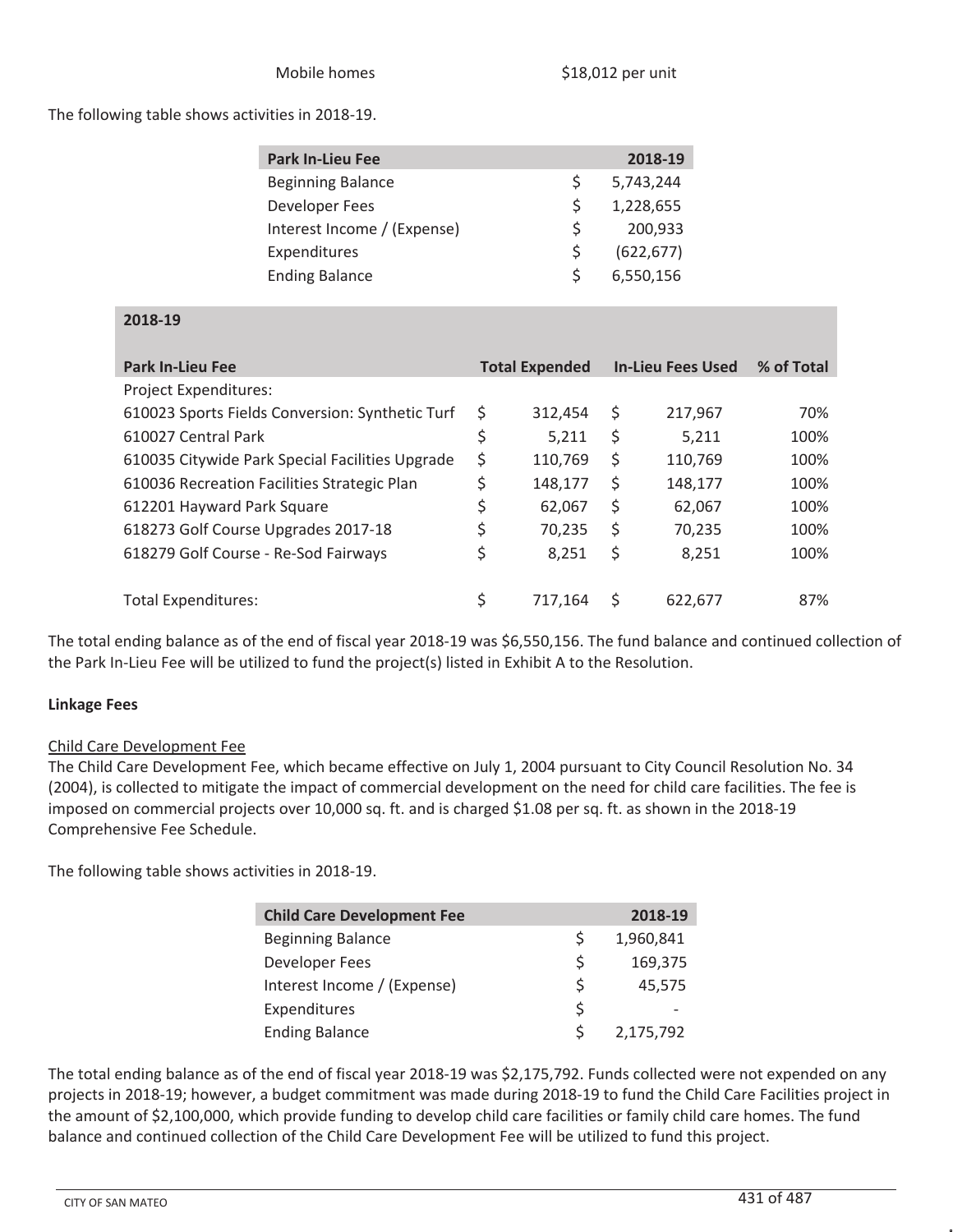#### Affordable Housing Commercial Linkage Fee

San Mateo Municipal Code Chapter 23.61 establishes an Affordable Housing Commercial Linkage Fee to mitigate the impact that developments have on the demand for affordable housing in the City. The fee is imposed on commercial projects over 5,000 sq. ft. and is charged as shown in the 2018-19 Comprehensive Fee Schedule:

| <b>Hotels</b>                                            | Per square foot | \$10 |
|----------------------------------------------------------|-----------------|------|
| Retail, restaurants, and services                        | Per square foot | 55   |
| Office, research & development uses, and medical offices | Per square foot | \$25 |

The fee does not apply to public use developments such as hospitals, nonprofit and government facilities, as well as churches, schools and child care centers. Developers who enter written agreements to pay area standard wages to all construction workers on the project are entitled to a 25% reduction of the fee. Additionally, developers may provide construction of affordable housing units in lieu of the fee payment.

The following table shows activities in 2018-19.

| <b>Affordable Housing Commercial Linkage Fee</b> |    | 2018-19   |
|--------------------------------------------------|----|-----------|
| <b>Beginning Balance</b>                         | S  | 2,799,556 |
| Developer Fees                                   | S  | 6,850     |
| Interest Income / (Expense)                      | \$ | 93,958    |
| Expenditures                                     | \$ |           |
| <b>Ending Balance</b>                            | Š. | 2,900,363 |

The total ending balance as of the end of fiscal year 2018-19 was \$2,900,363. A public improvement project is not currently identified in the five-year plan. The Affordable Housing Commercial Linkage Fee will continue to be collected to build its fund balance, and potential projects will be identified as the fund balance reaches an appropriate level to support the creation or preservation of affordable housing.

#### **BUDGET IMPACT:**

There is no budget impact resulting from this report.

#### **ENVIRONMENTAL DETERMINATION:**

This project is exempt from CEQA requirements as an administrative activity that will not have a significant effect on the environment per Guidelines Section 15378(b)(5).

#### **NOTICE PROVIDED**

All meeting noticing requirements were met.

#### **ATTACHMENTS**

Att 1 – Proposed Resolution

Exhibit A - Public Improvement Project Expenditures Related to the Mitigation Fee Act and Quimby Act Five-Year Plan

#### **STAFF CONTACT**

Grace Castaneda, Budget Manager gcastaneda@cityofsanmateo.org (650) 522-7111

Rich Lee, Finance Director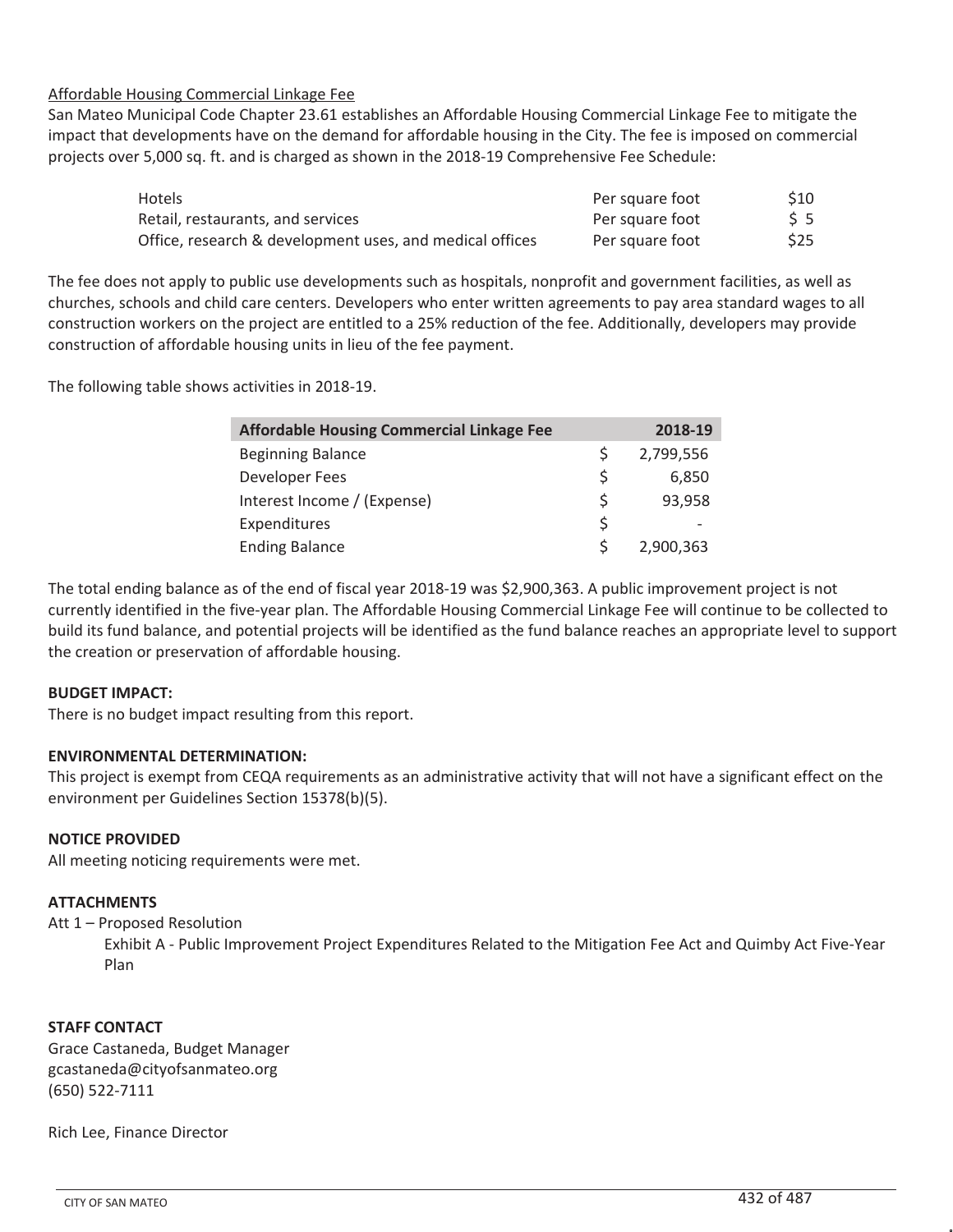rlee@cityofsanmateo.org (650) 522-7102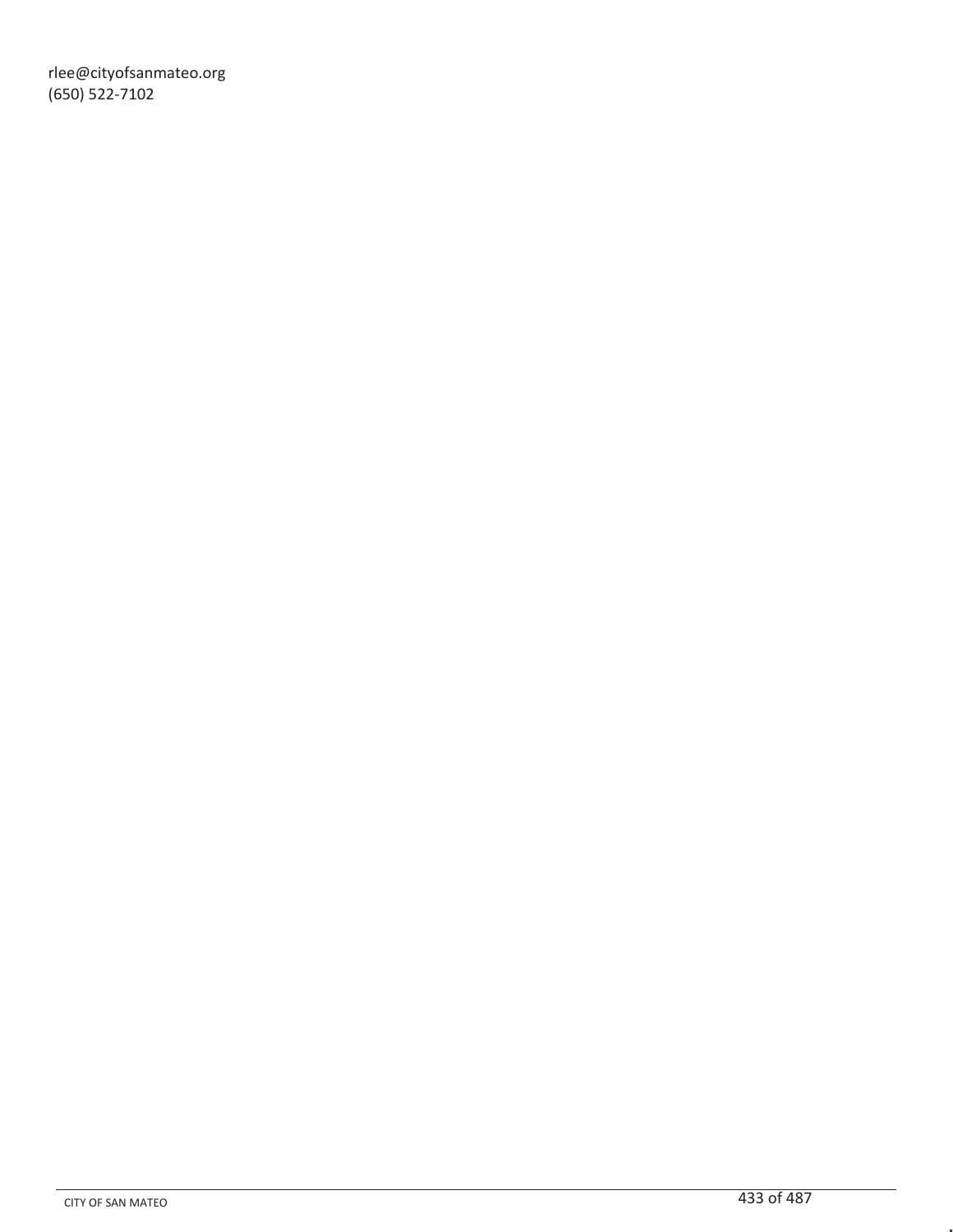#### **CITY OF SAN MATEO RESOLUTION NO.109 (2019)**

#### **ACCEPTING THE ANNUAL REPORT ON RECEIPT AND USE OF DEVELOPMENT IMPACT FEES, IN-LIEU FEES, AND LINKAGE FEES FOR THE YEAR ENDED JUNE 30, 2019, AND MAKING FINDINGS REGARDING DEVELOPMENT IMPACT FEES COLLECTED BUT NOT EXPENDED**

WHEREAS, Government Code Sections 66000 et seq., commonly known as the Mitigation Fee Act, regulate the imposition, collections, expenditure, and reporting of development impact fees; and

WHEREAS, Government Code Section 66001 requires that certain information be made available to the public regarding development impact fees on an annual basis; and

WHEREAS, Government Code Section 66001 requires the City Council to make findings describing the continuing need for impact fees every five years specifying the intended use of any unexpended impact fees; and

WHEREAS, the City of San Mateo assesses four development impact fees — Wastewater Treatment Plant Phase II Expansion Fee, Transportation Improvement Fee, South Trunk Area Sewer Improvement Fee, and Park Impact Fee; and

WHEREAS, the City of San Mateo also collects in-lieu fees and linkage fees; and

WHEREAS, even though a court has not yet ruled that linkage fees are subject to the state Mitigation Fee reporting requirements, the City of San Mateo adheres to those requirements for linkage fees in addition to development impact fees;

WHEREAS, the City Council of the City of San Mateo has read and considered the Development Impact Fees, In-Lieu Fees, and Linkage Fees Annual Report for the Year Ended June 30, 2019, and all accompanying attachments; and

WHEREAS, acceptance of this report is an administrative activity that will not impact the environment and is therefore exempt from CEQA review in accordance with CEQA Guidelines section 15378(b)(5).

NOW, THEREFORE, THE CITY COUNCIL OF THE CITY OF SAN MATEO, CALIFORNIA, FINDS AND RESOLVES, that:

- 1. The City Council accepts the Development Impact Fees, In-Lieu Fees, and Linkage Fees Annual Report (Report) for the Year Ended June 30, 2019, with attachments, and a copy is on file in the City Clerk's Office.
- 2. Based on the Report and the schedule for expenditure of improvements attached as Exhibit A to this resolution, the City Council makes the following findings with regard to the development impact fees and linkage fees collected but not expended in Fiscal Year 2018- 2019 and listed below:
	- a. Wastewater Treatment Plant Phase II Expansion Fee:

(1) This fee is used to build wastewater treatment plant infrastructure that is necessary to serve new development.

(2) There is a reasonable relationship between the fee and its purpose, because the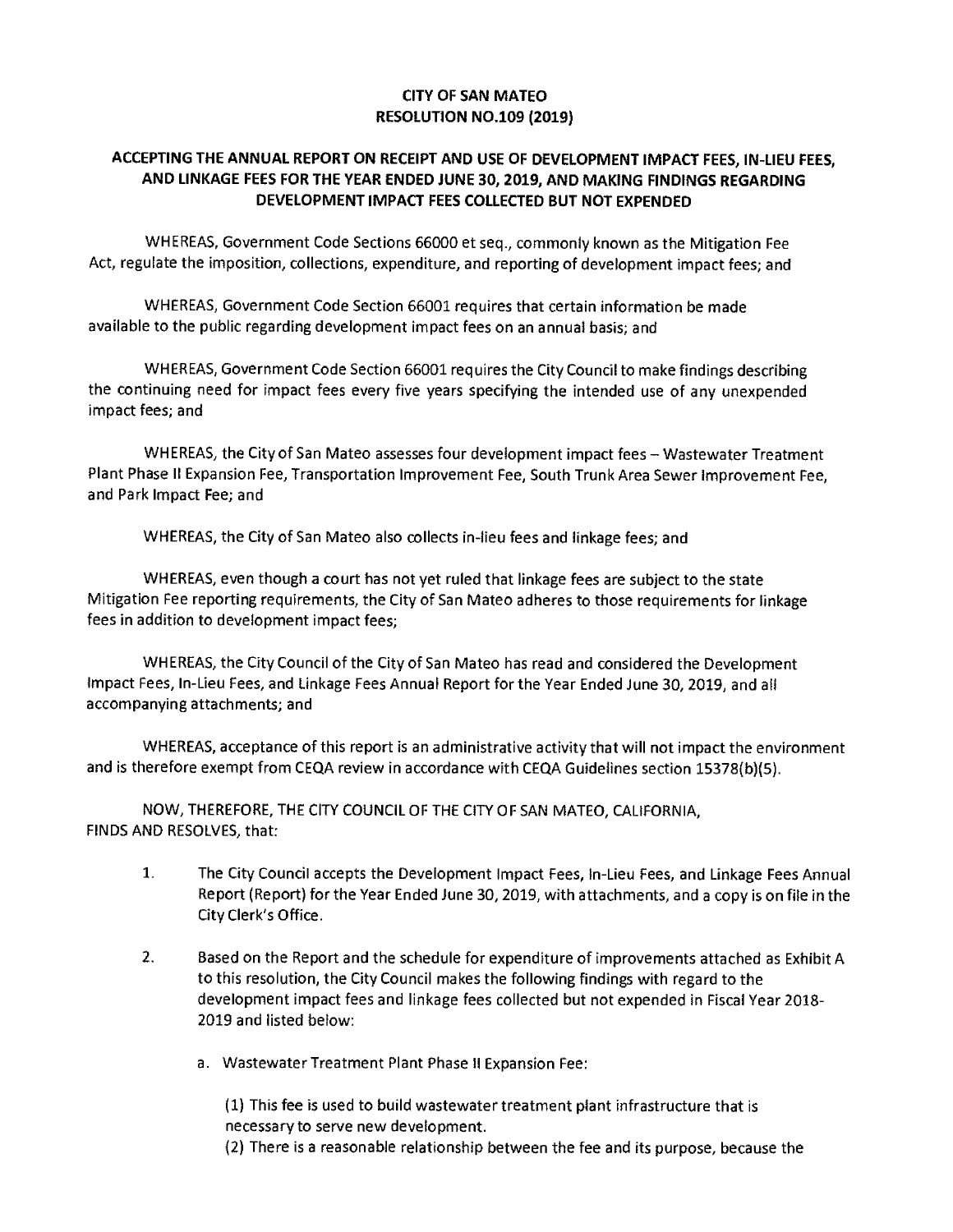amount of the fee is determined based on the anticipated amount of wastewater that will be generated by new development.

(3) The sources and amounts of funding anticipated to complete the financing of the incomplete public improvements are shown in Exhibit A.

(4) The approximate dates on which the necessary funding is expected to be deposited are shown in Exhibit A.

b. Transportation Improvement Fee

(1) This fee is used to build transportation infrastructure that is necessary to serve new development.

(2) There is a reasonable relationship between the fee and its purpose, because the amount of the fee is determined based on the anticipated amount of traffic that will be generated by new development.

(3) The sources and amounts of funding anticipated to complete the financing of the incomplete public improvements are shown in Exhibit A.

(4) The approximate dates on which the necessary funding is expected to be deposited are shown in Exhibit A.

c. South Trunk Area Sewer Improvement Fee

(1) This fee is used to build sewer infrastructure that is necessary to serve new development.

(2) There is a reasonable relationship between the fee and its purpose, because the amount of the fee is determined based on the anticipated amount of sewage that will be generated by new development.

(3) The sources and amounts of funding anticipated to complete the financing of the incomplete public improvements are shown in Exhibit A.

(4) The approximate dates on which the necessary funding is expected to be deposited are shown in Exhibit A.

d. Park Impact Fee

(1) This fee is used to develop parkland and parkland improvements that are necessary to serve new development.

(2) There is a reasonable relationship between the fee and its purpose, because the amount of the fee is determined based on the need for parkland and parkland improvements that will be generated by new development.

(3) The sources and amounts of funding anticipated to complete the planned projects are shown in Exhibit A.

(4) The approximate dates on which the necessary funding is expected to be deposited are shown in Exhibit A.

e. Child Care Development Fee

(1) This fee will be used to support child care facilities that are necessary in order to serve new development.

(2) There is a reasonable relationship between the fee and its purpose, because the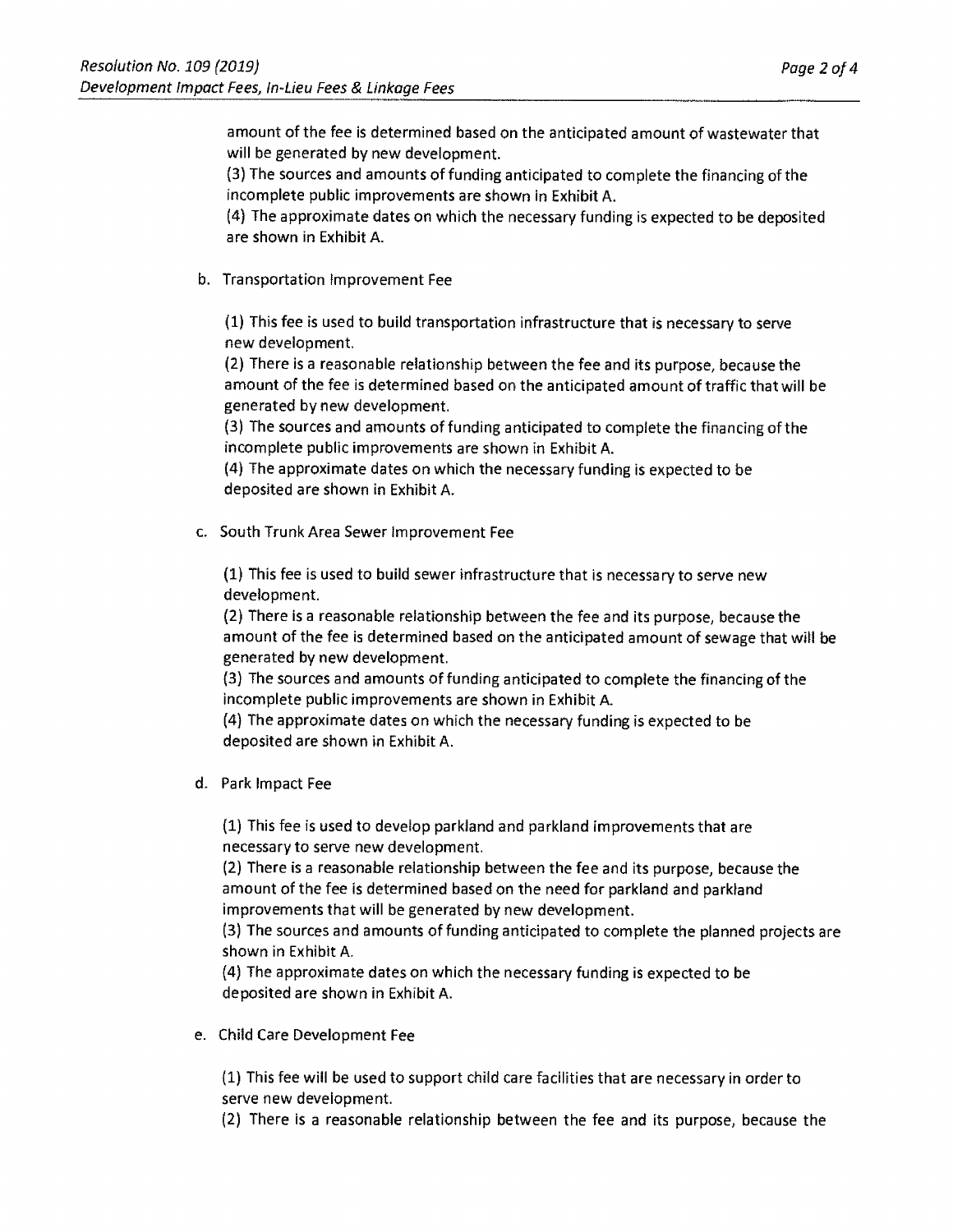amount of the fee is determined based upon the anticipated need for child care that will be generated by new commercial development.

(3) The sources and amounts of funding expected to complete the anticipated projects are shown in Exhibit A.

(4) The approximate dates on which the necessary funding is expected to be deposited are shown in Exhibit A.

f. Affordable Housing Commercial Linkage Fee

(1) This fee will be used to support affordable housing that are necessary in order to serve new development.

(2) There is a reasonable relationship between the fee and its purpose, because the amount of the fee is determined based upon the anticipated need for affordable housing that will be generated by new commercial development.

(3) The sources and amounts of funding expected to complete the anticipated projects are shown in Exhibit A.

(4) The approximate dates on which the necessary funding is expected to be deposited are shown in Exhibit A.

RESOLUTION NO. 109 (2019) adopted by the City Council of the City of San Mateo, California, at a regular meeting held on December 2, 2019, by the following vote of the City Council:

AYES: Council Members Papan, Bonilla, Goethals, Lee and Rodriguez NOES: None ABSENT: None

ATTEST:

Patrice M. Olds, City Clerk

Diane Papan, Mayor